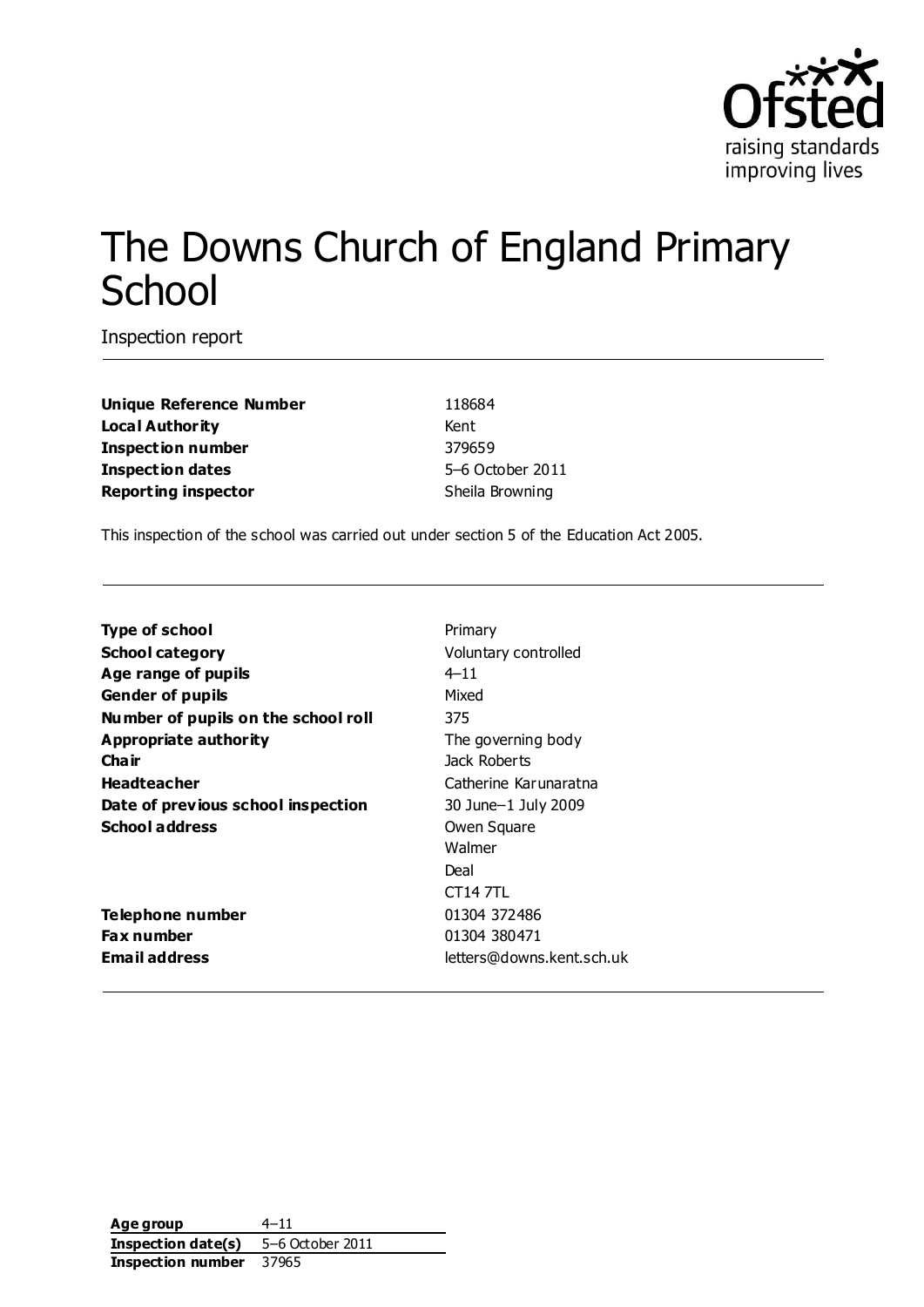The Office for Standards in Education, Children's Services and Skills (Ofsted) regulates and inspects to achieve excellence in the care of children and young people, and in education and skills for learners of all ages. It regulates and inspects childcare and children's social care, and inspects the Children and Family Court Advisory Support Service (Cafcass), schools, colleges, initial teacher training, work-based learning and skills training, adult and community learning, and education and training in priso ns and other secure establishments. It assesses council children's services, and inspects services for looked after children, safeguarding and child protection.

Further copies of this report are obtainable from the school. Under the Education Act 2005, the school must provide a copy of this report free of charge to certain categories of people. A charge not exceeding the full cost of reproduction may be made for any other copies supplied.

If you would like a copy of this document in a different format, such as large print or Braille, please telephone 0300 123 4234, or email enquiries@ofsted.gov.uk.

You may copy all or parts of this document for non-commercial educational purposes, as long as you give details of the source and date of publication and do not alter the information in any way.

To receive regular email alerts about new publications, including survey reports and school inspection reports, please visit our website and go to 'Subscribe'.

Piccadilly Gate Store St **Manchester** M1 2WD

T: 0300 123 4234 Textphone: 0161 618 8524 E: enquiries@ofsted.gov.uk W: www.ofsted.gov.uk

**Ofsted** 

© Crown copyright 2011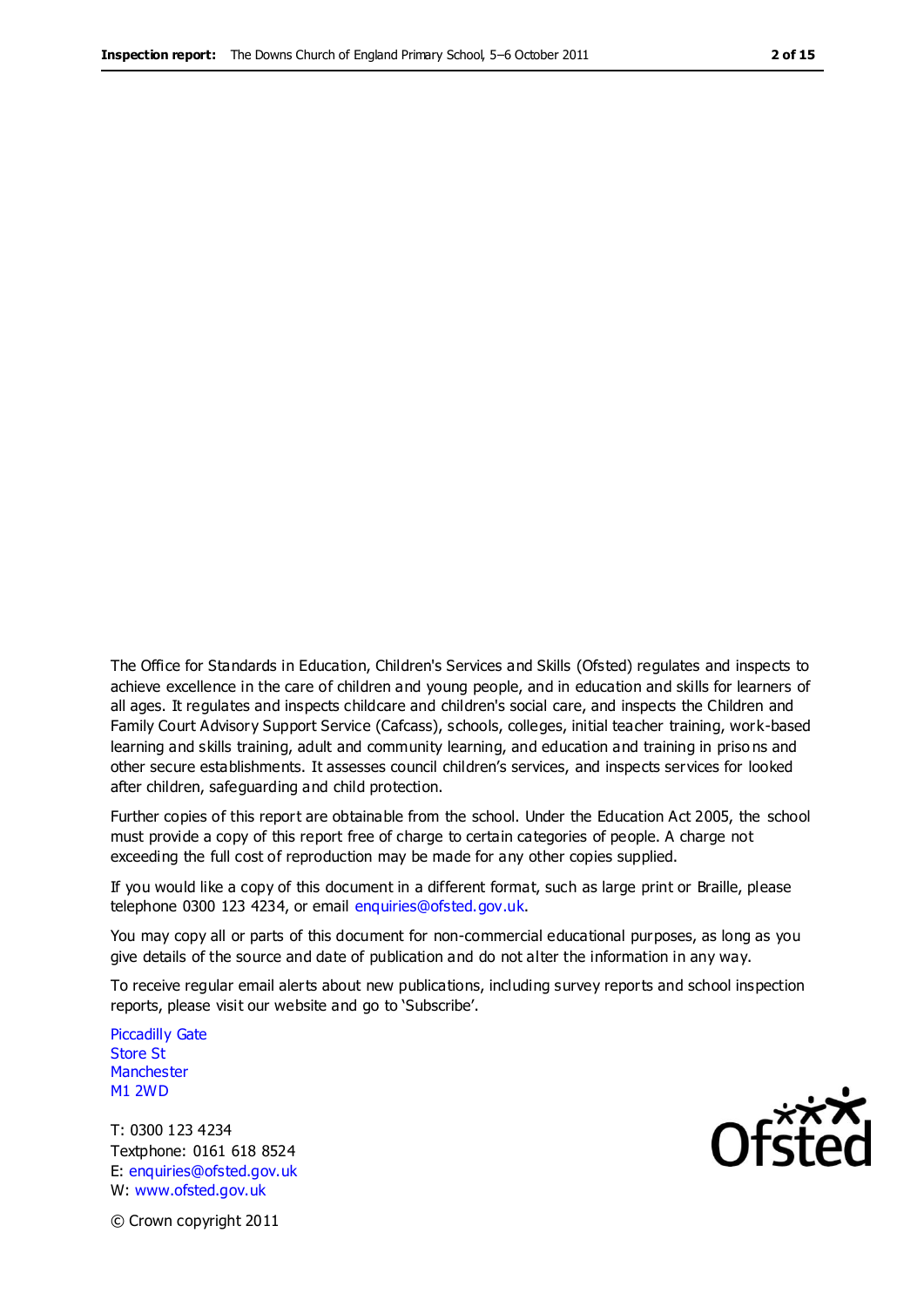# **Introduction**

This inspection was carried out by three additional inspectors. They observed a total of 17 lessons taught by 15 teachers. They analysed the school's work including samples of pupils' work, documents such as the school improvement plan, curriculum and lesson planning, and the tracking of pupils' progress. They analysed the responses from 48 questionnaires returned by parents and carers as well as those from staff and pupils. Inspectors met with parents and carers, members of the governing body and staff. In addition to informal conversations in lessons, they held meetings with groups of pupils from Years 2 and 6.

The inspection team reviewed many aspects of the school's work. It looked in detail at a number of key areas.

- The progress all groups of pupils make and especially boys' progress in writing.
- The quality and consistency of teaching and assessment.
- The effectiveness of leaders and managers at all levels including the members of the governing body.
- The impact of strategies to improve provision in the Early Years Foundation Stage.

# **Information about the school**

The school is larger than the average-sized primary school. Most pupils are of White British heritage. The numbers from other heritages, although rising, remain below the national average. Many of these pupils speak more than one language, and few are at the early stages of learning to speak English. The proportion of pupils with special educational needs and/or disabilities is broadly average, as is the proportion with a statement of special educational needs. The proportion of pupils known to be eligible for free school meals is below average. The children in the Early Years Foundation Stage are taught in two adjoining Reception classes. In 2009, local school closures led to a higher than usual number of children joining the school in different year groups. In September 2011 the school federated with another local primary school. A new governing body was formed which included many members of the school's existing governing body. A breakfast club managed by the governing body runs each morning. The school has achieved a number of awards reflecting its commitment in promoting pupils' healthy living and environmental awareness.

An independent provider runs a children's centre on site, therefore this provision did not form part of this inspection.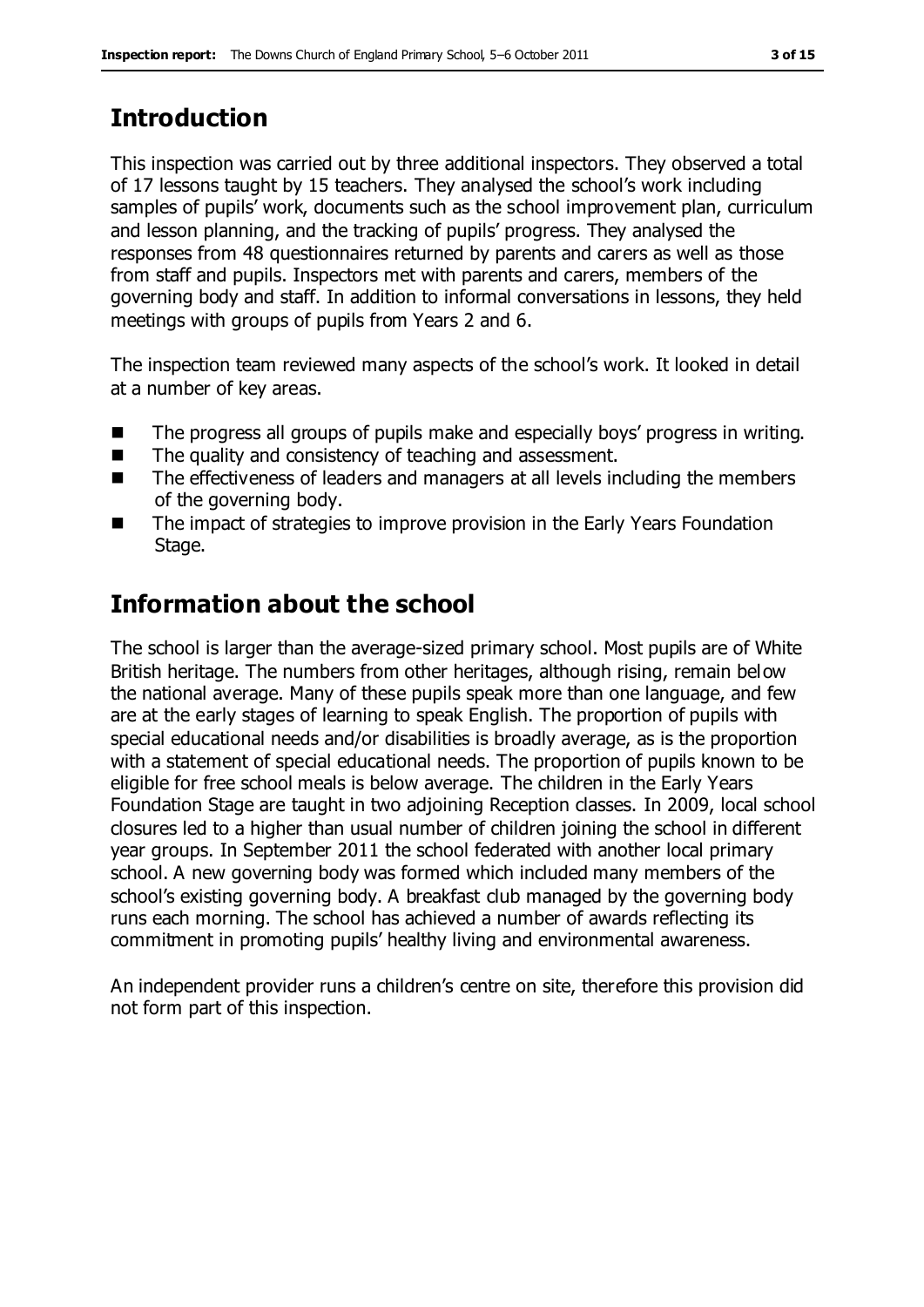## **Inspection judgements**

| Overall effectiveness: how good is the school?  |  |  |
|-------------------------------------------------|--|--|
| The school's capacity for sustained improvement |  |  |

## **Main findings**

This is a good school. It has several outstanding features, including the high quality care, guidance and support which target the needs of the pupils whose circumstances have made them particularly vulnerable extremely well. As a result, pupils say they feel very safe, secure and well cared for and they show an outstanding understanding of healthy lifestyles. The result is happy, confident and extremely well-behaved pupils. Parents and carers are supportive of the school and one view was typical of many: 'My daughter says, "I love school, I want to go every day'''.

The determination of the headteacher, aided by strengths in collective leadership, is a key factor in driving improvement. The federation is having a positive influence on several fronts, namely in developing teachers' skills, in strengthening systems such as assessment, and in the monitoring and evaluation of performance and provision to secure greater consistency across both schools.

Significant improvements in transition arrangements, provision and partnerships ensure that the youngest children get off to a good start. Teaching is typically good and pupils make good progress overall. Occasionally this dips when teaching does not challenge or sufficiently engage pupils. In literacy, for example, pupils do not always have opportunities to transfer their writing skills to other subjects, write at length or write using real-life contexts. School data indicate that pupils' writing skills, and especially boys', show improvement but they are not yet at the level of their reading skills. Pupils know their literacy and numeracy targets but the use of 'next steps' in marking is not consistent across all classes. Regular checks on pupils' progress and subsequent interventions for those at risk of underachieving ensure that pupils of all abilities make good progress, especially in mathematics and science.

The most recent as yet unvalidated national test results, while average, fell slightly this year. However, pupils' current work and the school's information on pupils' progress show they are back on track to reach challenging targets. Pupils' attainment at the end of Year 2 is rising, as it is in reading, mathematics and science at the end of Year 6. Good self-evaluation procedures, and sharp analysis of performance information have effectively pinpointed the reasons for the disappointing English results and these are starting to be remedied.

Effective engagement with parents and carers and the work of the family liaison officer has resulted in improved pupils' attendance. The drive to lift achievement is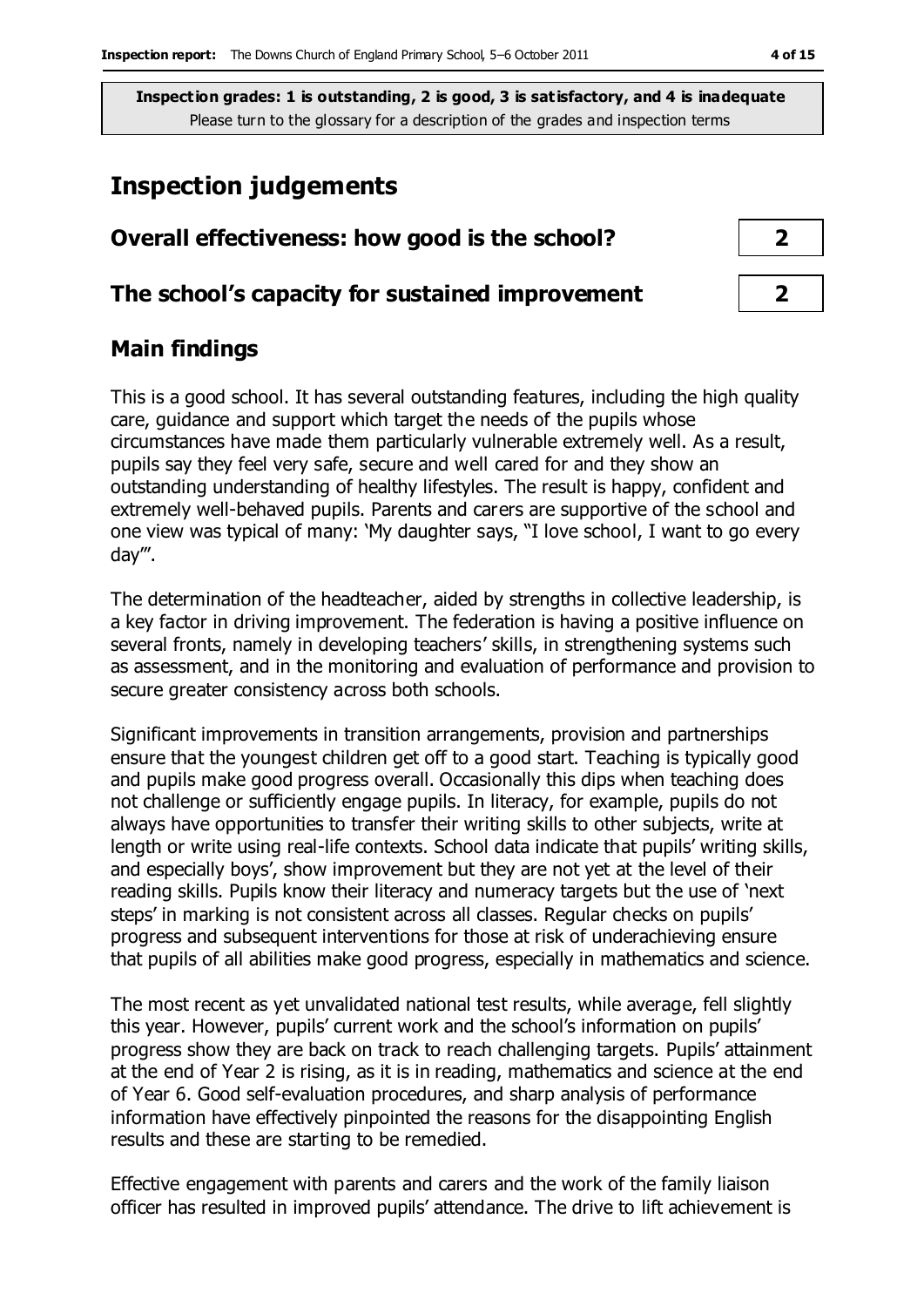supported well by a creative and more exciting curriculum, and includes fun topics like 'Raiders of the lost Ark' and 'Around the World in 80 days'. Pupils say they really enjoy these and take seriously their responsibilities as peer mediators or pupil forum members where they have influenced decisions about resources and the curriculum.

Leaders have consolidated and improved the school's previously good performance since the previous inspection. Given this and the many improvements made in transition arrangements, the Early Years Foundation Stage provision, robust pupil progress checks and the school's commitment to raise attainment, it has a good capacity to improve further.

#### **What does the school need to do to improve further?**

- Raise pupils' attainment and improve pupils' progress in writing especially that of boys by:
	- providing opportunities to further challenge and engage pupils in  $\equiv$ improving their writing skills
	- extending opportunities for writing across the curriculum in real-life contexts and at length.
- Increase the proportion of good or better teaching through raising teachers' expectations and consistently showing pupils how they need to improve.

#### **Outcomes for individuals and groups of pupils 2**

On joining Reception, children's knowledge, skills, and social and language development are well below the levels expected for their age. By the time they leave Year 6, pupils' attainment is average, which represents good achievement. Staff are working hard to reduce gaps in pupils' learning, and inspection evidence shows that a small minority make outstanding progress. Pupils' pride in their work is evident in their books and in the good quality displays that celebrate their achievements. Year 2 pupils made excellent progress when as detectives they searched the school grounds for three dimensional shapes, and on return they could name different shapes pulled out of a bag and explain terms such as properties, vertices and faces. Pupils' learning is strengthened by their levels of independence, for example in Year 4, pupils prepared newspaper articles about Philias Fogg and created catchy headlines such as, 'Famous inventor chased in Paris', after watching a video clip and acting out scenes from the film *Around the World in 80 Days*. They quickly organised who would be in charge of writing, photographs and captions. Pupils with special educational needs and/or disabilities and those from minority ethnic heritages make equally good progress because they are fully included in activities tailored to their needs and adults meet their needs effectively.

Progress in mathematics and science is better than in English because pupils' writing,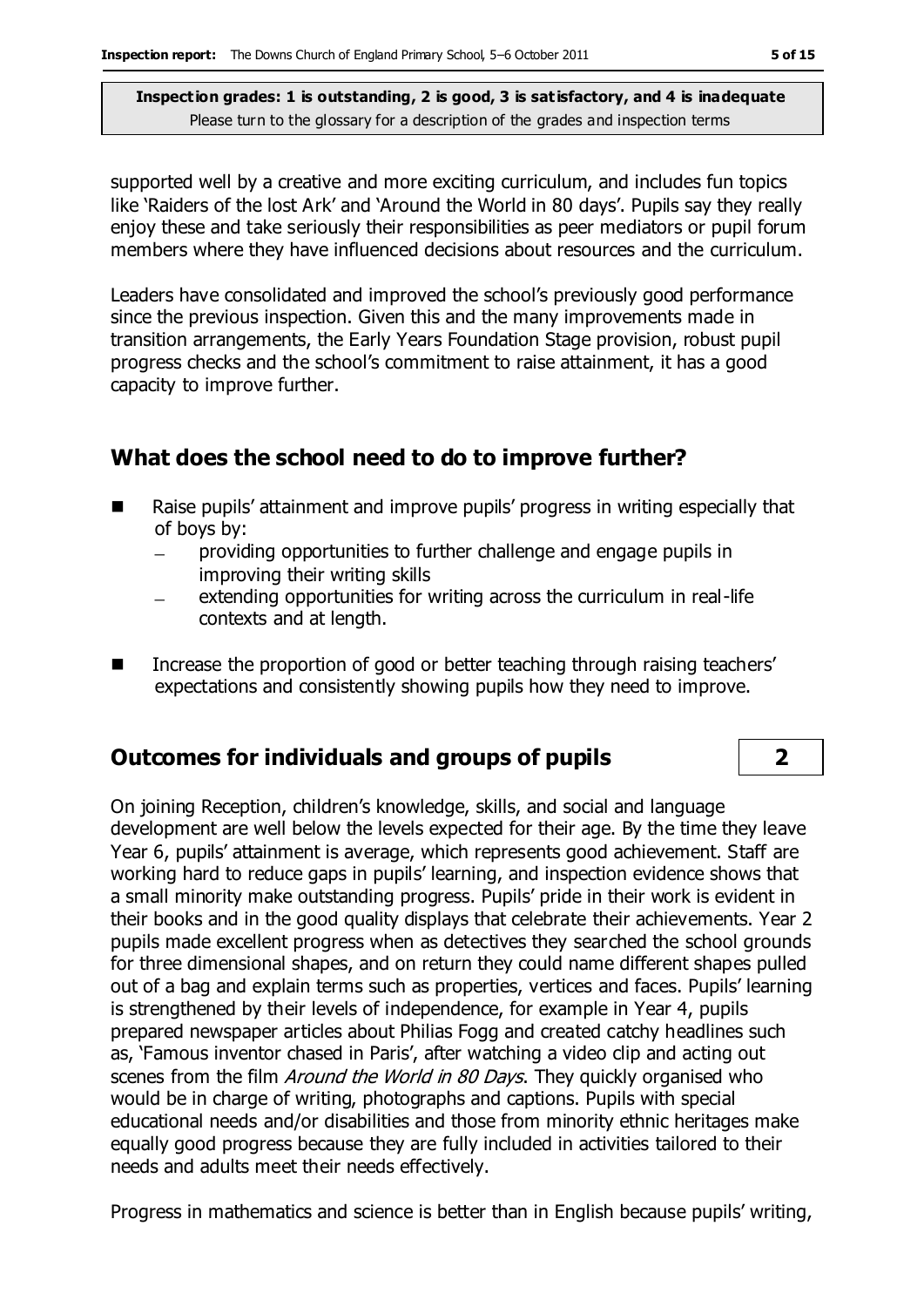especially that of boys, is a relative weakness. Pupils do not always have sufficient opportunity to write at length or in real-life contexts across the curriculum, and on occasion boys are reluctant to write. Nonetheless, pupils really enjoy school and achieve well in their academic work and in their personal development. They are interested and keen to do well as evidenced in their improved attendance. Pupils participate widely in physical activities, including 'Walk on Wednesdays', and most respond positively to the school's health promotion strategies recognised in its award. Buddies organise outdoor activities, mediators resolve any rare conflicts and the school forum is very active. Pupils told inspectors, 'The smart boards, laptops, and digital equipment make learning much more interesting and fun.' The youngest pupils' performance to over 130 parents and carers showed a growing awareness of the world around them as well as celebrating harvest. Pupils' cultural development is enhanced through art, music, drama and visits. These factors and pupils' enterprise skills, selling items made during a factory day in Victorian Week, ensure pupils are well prepared for secondary school.

These are the grades for pupils' outcomes

| Pupils' achievement and the extent to which they enjoy their learning                                                     |                         |
|---------------------------------------------------------------------------------------------------------------------------|-------------------------|
| Taking into account:                                                                                                      |                         |
| Pupils' attainment <sup>1</sup>                                                                                           | 3                       |
| The quality of pupils' learning and their progress                                                                        | 2                       |
| The quality of learning for pupils with special educational needs and/or disabilities<br>and their progress               | 2                       |
| The extent to which pupils feel safe                                                                                      | 1                       |
| Pupils' behaviour                                                                                                         | 1                       |
| The extent to which pupils adopt healthy lifestyles                                                                       | 1                       |
| The extent to which pupils contribute to the school and wider community                                                   | $\overline{\mathbf{2}}$ |
| The extent to which pupils develop workplace and other skills that will<br>contribute to their future economic well-being | 2                       |
| Taking into account:                                                                                                      |                         |
| Pupils' attendance <sup>1</sup>                                                                                           | 2                       |
| The extent of pupils' spiritual, moral, social and cultural development                                                   | 2                       |

## **How effective is the provision?**

Strong relationships contribute to strengths in teaching. Clear explanations, good use of new technologies and well-tried teaching methods keep pupils' attention effectively. Questioning is used well to check for understanding. In a Year 6 mathematics lesson the teachers' excellent subject knowledge and probing questioning skilfully extended pupils' thinking at a quick pace when matching pairs of equivalent fractions and finding the highest common factor, numerator and

 $\overline{a}$ <sup>1</sup> The grades for attainment and attendance are: 1 is high; 2 is above average; 3 is broadly average; and 4 is low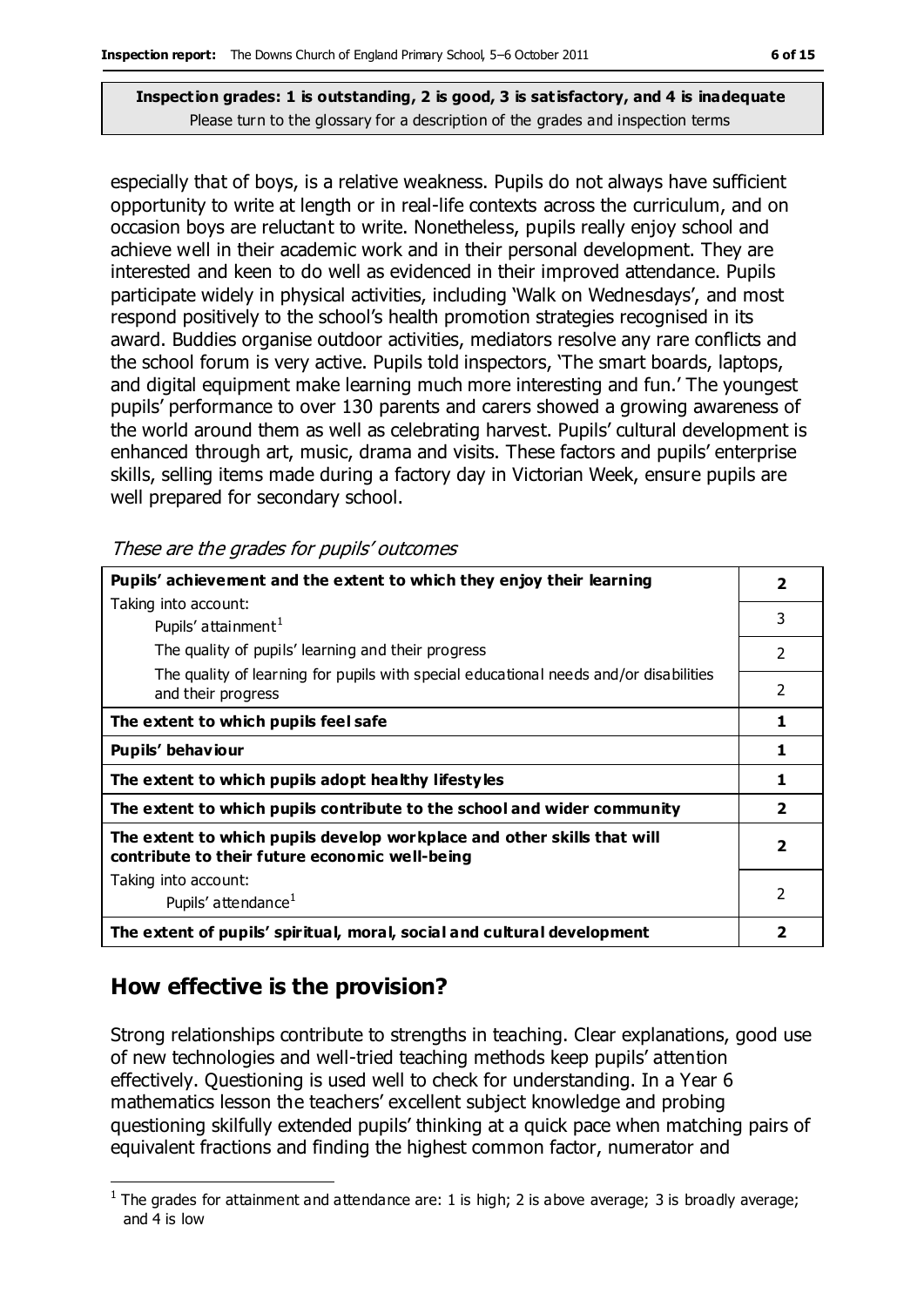denominator. Teachers use and display key words in mathematics and science and 'working walls' help prompt children when writing. One pupil said, 'The why, what, when and how really helps me when I am writing.' Pupils' basic skills are enriched further through the use of technology and an inviting well-stocked library. Pupils are encouraged to explain what they are doing and what they have found out, use 'thumbs up' to indicate their level of understanding and know their targets. These contribute significantly to pupils' communication skills and self-esteem. On occasion the pace of learning slows down when teachers spend too long on whole class introductions. This results in opportunities being missed for pupils to be challenged, more engaged and to develop their independent learning skills.

Parents and carers recognise the excellent support for pupils' personal development and pastoral care. One comment summed up the views of many: 'My child settled so quickly and is so happy.' Attention to pupils' well-being is seen in the outstanding transition arrangements, ranging from home and nursery visits, to outreach work with the newly built children's centre and the appointment of a family liaison officer to support families. These have proved to be highly effective in supporting pupils whose circumstances make them vulnerable. Teaching assistants not only work effectively to support pupils in lessons but also are included in pupils' progress meetings to give a full picture of each child's progress.

The key skills in literacy and numeracy are focused on at the start of every term or project for the first two weeks. This, and teachers' short sharp reading and writing sessions, help to boost pupils' skills. The creative curriculum, with whole school themes and topics, captures their imagination. Gifted and talented scientists for example, have enjoyed 'bath bomb' experiments at the local secondary school and the eco committee has negotiated with the caretaker to ensure a more eco friendly school. Breakfast club and after-school clubs from gardening to library are popular, with more than half of the pupils attending at least one club. Though working hard to raise the quality of writing, this has not yet resulted in pupils being confident writers.

These are the grades for the quality of provision

| The quality of teaching                                                                                    |  |
|------------------------------------------------------------------------------------------------------------|--|
| Taking into account:                                                                                       |  |
| The use of assessment to support learning                                                                  |  |
| The extent to which the curriculum meets pupils' needs, including, where<br>relevant, through partnerships |  |
| The effectiveness of care, guidance and support                                                            |  |

#### **How effective are leadership and management?**

Leaders and managers at all levels have embedded ambition and are driving improvement. Systematic monitoring and evaluation of teaching and learning ensure most weaknesses are tackled effectively. Staff are well supported and challenged, for example, through training and external courses but this has yet to bring up all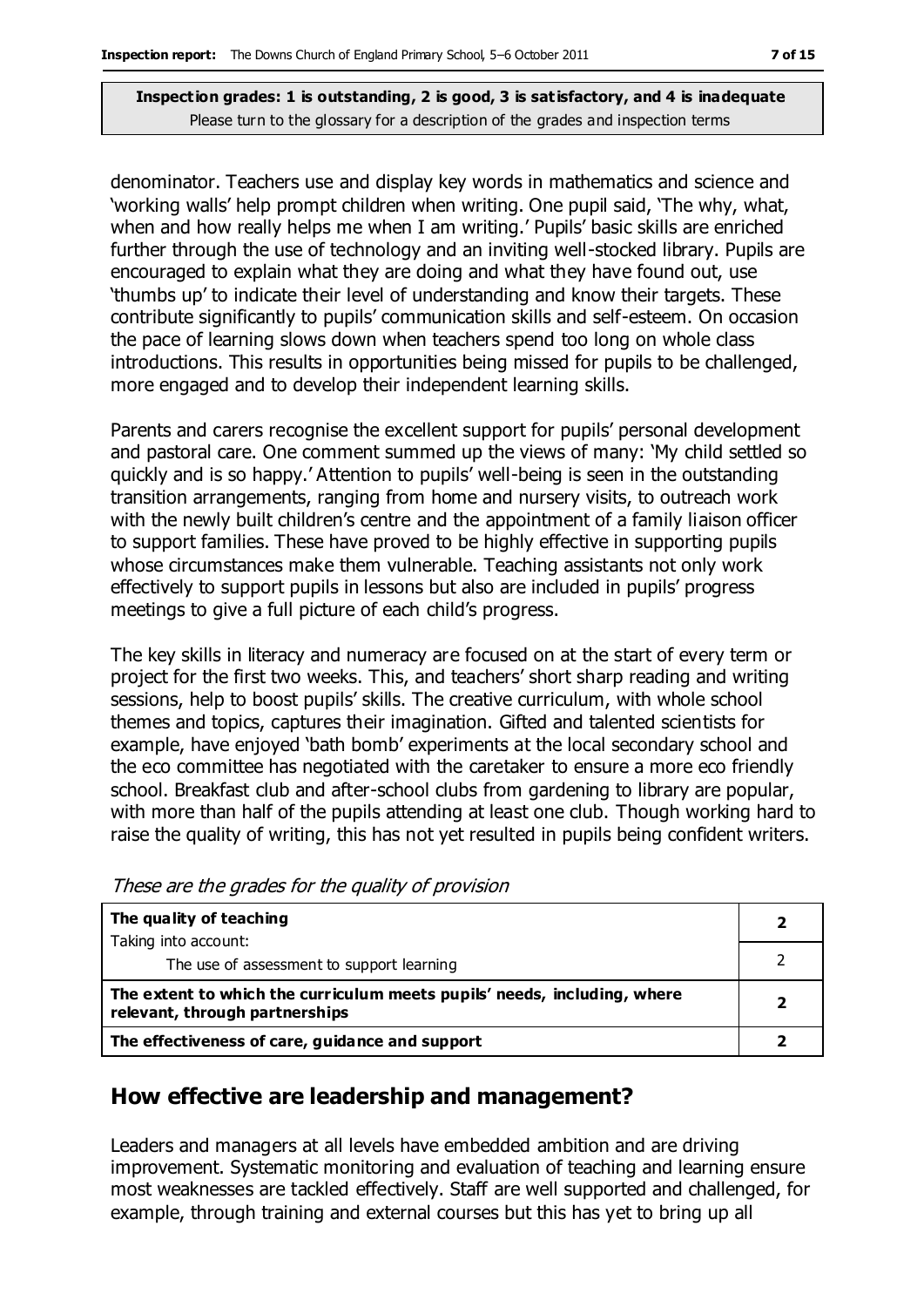teaching to the level of the best. Redeployment of teaching assistants has ensured the right support is deployed effectively. The federation has provided opportunities for good practice to be shared, staff responsibilities extended and new ideas explored. Leaders have ensured that strategies to raise pupils' attainment are back on course while undergoing major building improvements, federation with a local school and the opening of the on-site children's centre all in the space of two years. The promotion of equality and approaches to tackling any form of discrimination are good, and information on pupils' progress is used well to investigate any underachievement and to identify individual needs at an early stage, so that all groups make good progress.

Members of the governing body understand clearly where the school's strong features lie. Although newly formed in terms of the federation, governors bring much expertise and a track record of being proactive. They visit classes, conduct surveys to gain parental views, and challenge school performance. Good procedures are in place for safeguarding. The school is proactive in working with partners and agencies to minimise any risk. Its excellent website, regular newsletters, and parents' and carers' workshops mean that they are more engaged in their children's learning. Strong partnerships with a range of professionals are established and are beneficial to pupils' well-being. The school demonstrates a very good understanding of its local community, and has links with a school in Calais, although pupils' understanding of diversity in the United Kingdom today is not as well developed.

| The effectiveness of leadership and management in embedding ambition and<br>driving improvement                                                                     | $\overline{\mathbf{2}}$ |
|---------------------------------------------------------------------------------------------------------------------------------------------------------------------|-------------------------|
| Taking into account:                                                                                                                                                |                         |
| The leadership and management of teaching and learning                                                                                                              | 2                       |
| The effectiveness of the governing body in challenging and supporting the<br>school so that weaknesses are tackled decisively and statutory responsibilities<br>met | $\mathbf{2}$            |
| The effectiveness of the school's engagement with parents and carers                                                                                                | $\overline{2}$          |
| The effectiveness of partnerships in promoting learning and well-being                                                                                              | $\overline{\mathbf{2}}$ |
| The effectiveness with which the school promotes equality of opportunity and<br>tackles discrimination                                                              | $\overline{\mathbf{2}}$ |
| The effectiveness of safeguarding procedures                                                                                                                        | $\overline{2}$          |
| The effectiveness with which the school promotes community cohesion                                                                                                 | $\overline{2}$          |
| The effectiveness with which the school deploys resources to achieve value for<br>money                                                                             | $\mathbf{2}$            |

These are the grades for leadership and management

## **Early Years Foundation Stage**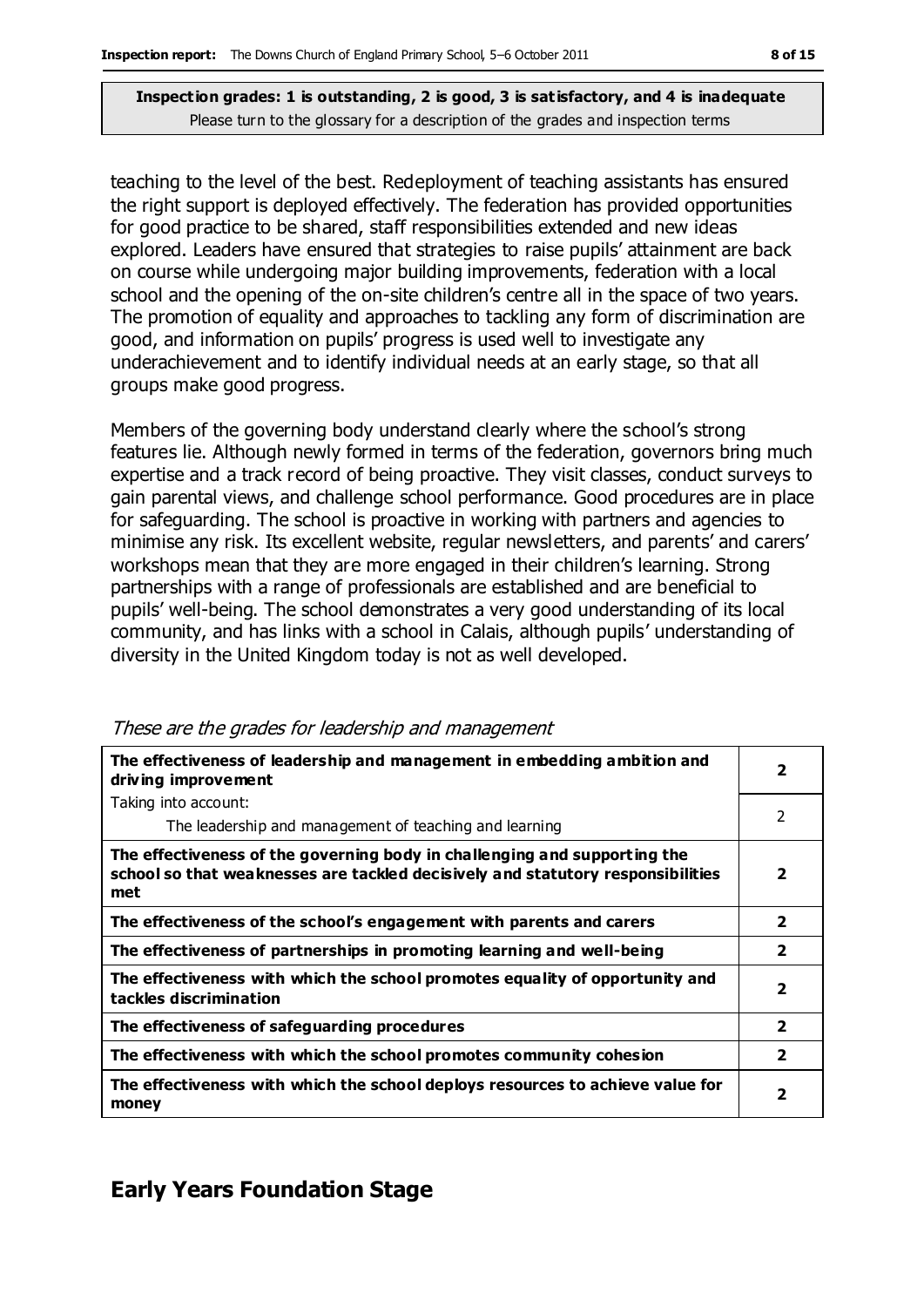Leaders have responded effectively to the decline in children's starting points on entry to the school over the past three years. The school has established its own on entry checks and shares the 'Unique Story' – a profile of children's development – with pre-school settings, parents and carers. These show children's knowledge, skills, and social and language development to be well below the levels expected for their age. By the start of Year 1, they have made good gains in their learning. Right from the start leaders work with pre-school settings, parents and carers to support and inform them about how they can challenge and extend their child's learning at home, whether through 'play and stay' music sessions, sharing story sacks or workshops on 'How young children learn'. These ensure a smooth transition into Reception.

The good practice of encouraging children to become independent learners are successfully extended into Year 1, so that children continue to build on the good foundations laid in Reception. Leaders ensure that the Early Years Foundation Stage is well managed. Teaching and learning focus on developing children's social skills so that they are ready to learn, hand in hand with individual targeted outcomes, rigorous routines and continual assessments. Children thoroughly enjoy their learning and take part enthusiastically in all the activities on offer in this lively welcoming environment. For example, the creative curriculum is beginning to have a huge impact. Children made and had their passports stamped before boarding an imaginary boat in the hall to take them to France and learnt to say, 'bonjour'! They wrote postcards home and ate food in the class Skyline Café.

The use of information and communication technology (ICT) engages children, especially boys, and so supports their creative writing skills but work to tackle children's low-level reading and writing skills is ongoing. Attention to the welfare and safety of children is well planned. The good balance between teacher-directed and self-chosen activities means children confidently learn in either class or outside, climbing on the wobbly bridge or riding trikes. Children know the importance of eating fruit, 'to stay healthy' said one. All adults ensure that children plan and choose their own learning activities even at this early start of the term. They already know the routines and where the resources are. They use animal puppets Tony and Tina to teach children the ee sound, and to recognise numbers 1 to 10 and put them in the right order. Assessments and data are used most effectively to plan future learning.

| Overall effectiveness of the Early Years Foundation Stage                    |  |
|------------------------------------------------------------------------------|--|
| Taking into account:                                                         |  |
| Outcomes for children in the Early Years Foundation Stage                    |  |
| The quality of provision in the Early Years Foundation Stage                 |  |
| The effectiveness of leadership and management of the Early Years Foundation |  |

These are the grades for the Early Years Foundation Stage

## **Views of parents and carers**

Stage

**2**

2

2

2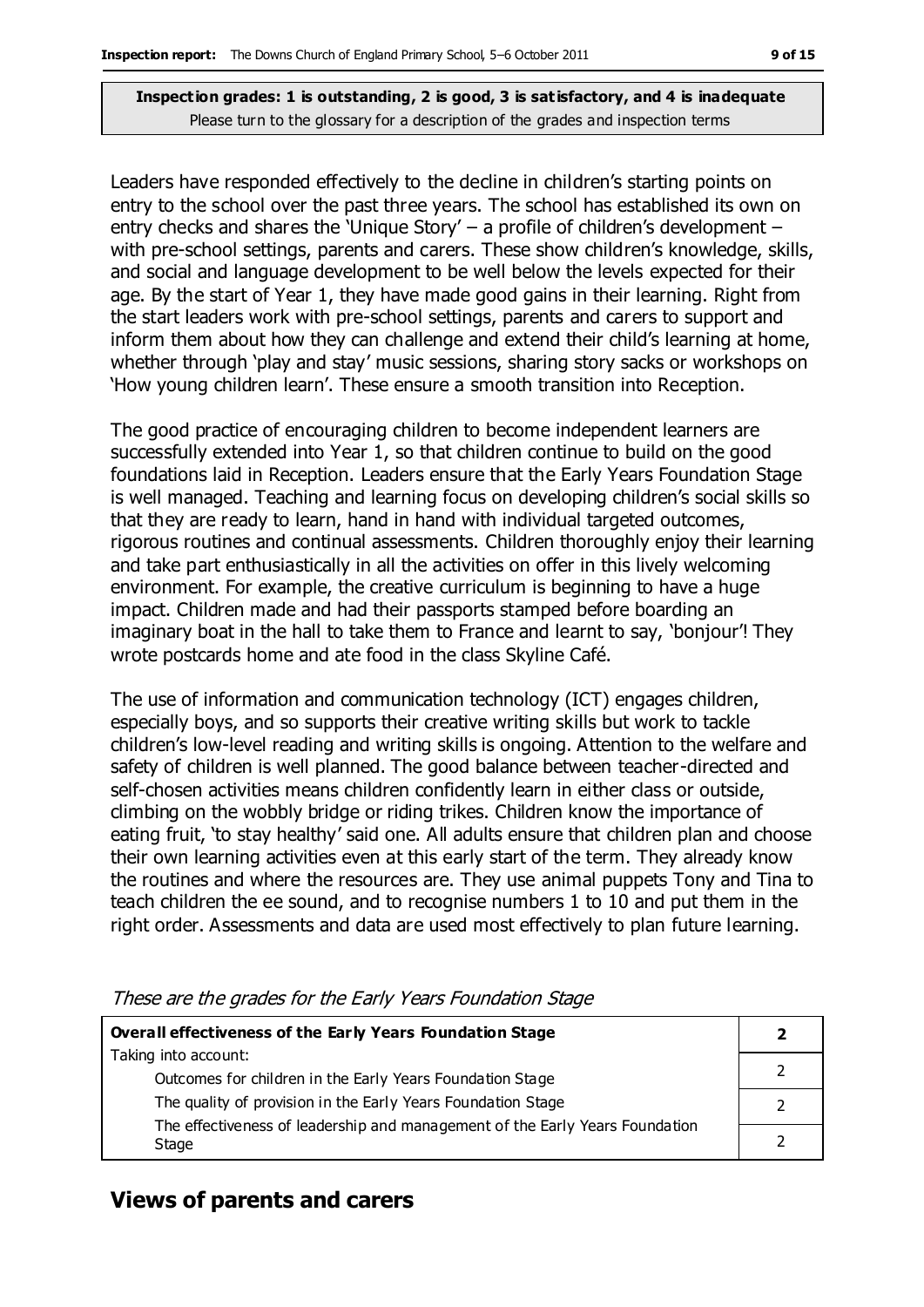A below average proportion of the school's parents and carers returned the Ofsted questionnaires. All but a very few expressed positive views about the school's work. A number made written comments and the large majority of these expressed considerable satisfaction with the school. These included complimentary remarks about how welcoming, caring and supportive the school is, the quality of the staff, and the broad range of learning experiences. However, a few recorded concerns over a small number of issues. These included how well the school helped them to support their child's learning and not dealing effectively with behaviour. The inspection team looked at these areas and judged that the school offered good opportunities for parents and carers to support their child's learning and had the normal range of procedures to address any misbehaviour.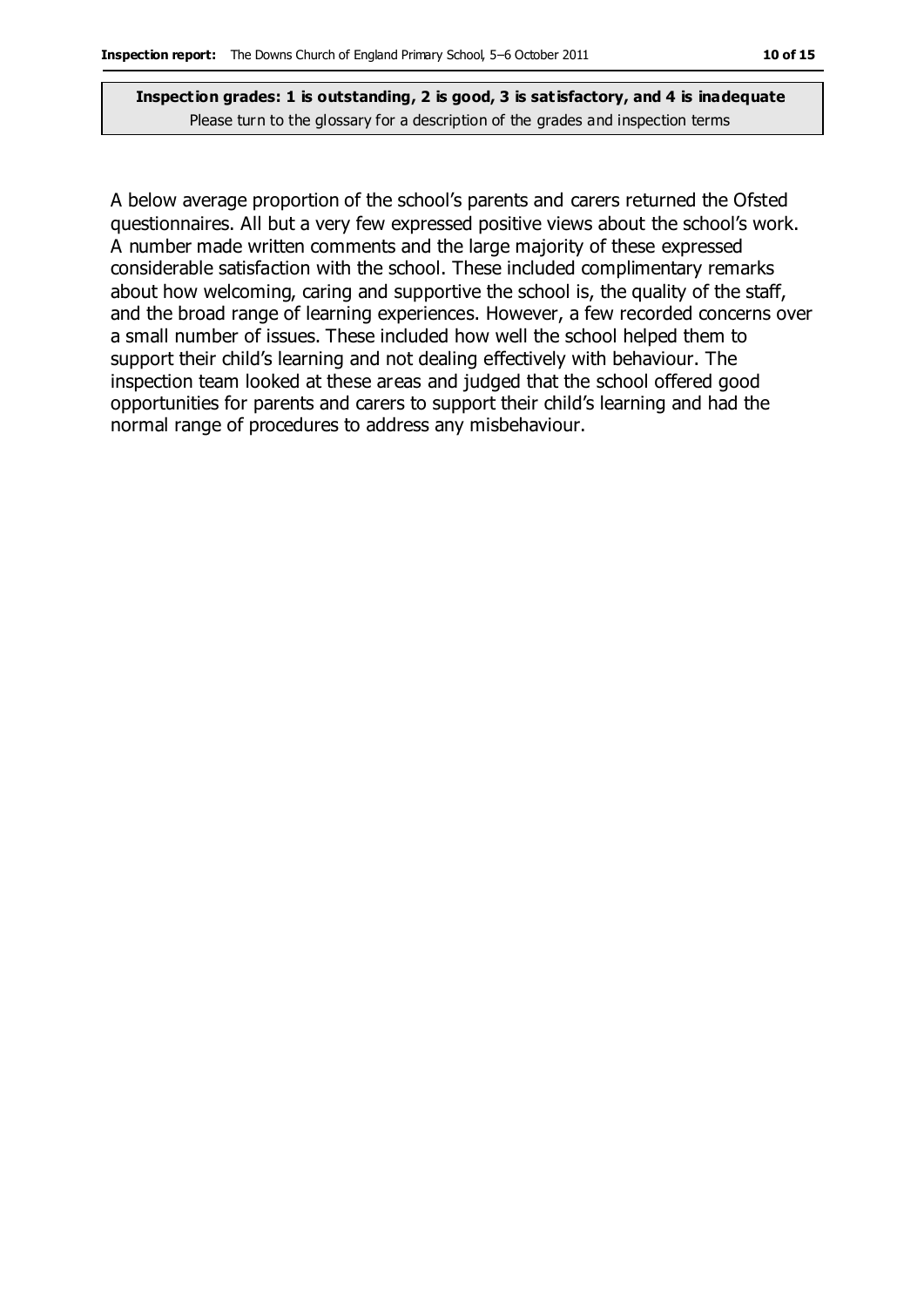#### **Responses from parents and carers to Ofsted's questionnaire**

Ofsted invited all the registered parents and carers of pupils registered at The Downs Church of England Primary School to complete a questionnaire about their views of the school.

In the questionnaire, parents and carers were asked to record how strongly they agreed with 13 statements about the school.

The inspection team received 48 completed questionnaires by the end of the on-site inspection. In total, there are 375 pupils registered at the school.

| <b>Statements</b>                                                                                                                                                                                                                                       | <b>Strongly</b><br>agree |               | <b>Agree</b> |               | <b>Disagree</b> |                | <b>Strongly</b><br>disagree |                |
|---------------------------------------------------------------------------------------------------------------------------------------------------------------------------------------------------------------------------------------------------------|--------------------------|---------------|--------------|---------------|-----------------|----------------|-----------------------------|----------------|
|                                                                                                                                                                                                                                                         | <b>Total</b>             | $\frac{0}{0}$ | <b>Total</b> | $\frac{1}{2}$ | <b>Total</b>    | $\frac{0}{0}$  | <b>Total</b>                | $\frac{1}{2}$  |
| My child enjoys school                                                                                                                                                                                                                                  | 35                       | 73            | 13           | 27            | 0               | 0              | 0                           | $\Omega$       |
| The school keeps my child<br>safe                                                                                                                                                                                                                       | 36                       | 75            | 12           | 25            | $\mathbf 0$     | $\mathbf 0$    | $\mathbf{0}$                | $\mathbf 0$    |
| The school informs me about<br>my child's progress                                                                                                                                                                                                      | 25                       | 52            | 18           | 38            | 3               | 6              | $\mathbf 0$                 | $\mathbf 0$    |
| My child is making enough<br>progress at this school                                                                                                                                                                                                    | 32                       | 67            | 13           | 27            | $\mathbf{1}$    | $\overline{2}$ | $\mathbf 0$                 | $\mathbf 0$    |
| The teaching is good at this<br>school                                                                                                                                                                                                                  | 34                       | 71            | 12           | 25            | $\mathbf{1}$    | $\overline{2}$ | $\mathbf 0$                 | $\mathbf 0$    |
| The school helps me to<br>support my child's learning                                                                                                                                                                                                   | 30                       | 63            | 15           | 31            | $\overline{2}$  | 4              | $\mathbf 0$                 | $\mathbf 0$    |
| The school helps my child to<br>have a healthy lifestyle                                                                                                                                                                                                | 32                       | 67            | 14           | 29            | 0               | $\mathbf 0$    | $\mathbf 0$                 | $\mathbf 0$    |
| The school makes sure that<br>my child is well prepared for<br>the future (for example<br>changing year group,<br>changing school, and for<br>children who are finishing<br>school, entering further or<br>higher education, or entering<br>employment) | 25                       | 52            | 15           | 31            | 0               | $\mathbf 0$    | $\mathbf{1}$                | $\overline{2}$ |
| The school meets my child's<br>particular needs                                                                                                                                                                                                         | 30                       | 63            | 14           | 29            | $\mathbf{1}$    | $\overline{2}$ | $\mathbf 0$                 | $\mathbf 0$    |
| The school deals effectively<br>with unacceptable behaviour                                                                                                                                                                                             | 22                       | 46            | 14           | 29            | $\overline{2}$  | 4              | $\mathbf 0$                 | $\mathbf 0$    |
| The school takes account of<br>my suggestions and<br>concerns                                                                                                                                                                                           | 19                       | 40            | 25           | 52            | $\mathbf{1}$    | $\overline{2}$ | $\mathbf 0$                 | $\mathbf 0$    |
| The school is led and<br>managed effectively                                                                                                                                                                                                            | 30                       | 63            | 13           | 27            | $\mathbf{1}$    | $\overline{2}$ | $\mathbf 0$                 | $\mathbf 0$    |
| Overall, I am happy with my<br>child's experience at this<br>school                                                                                                                                                                                     | 38                       | 79            | 7            | 15            | $\mathbf{1}$    | 2              | $\mathbf 0$                 | 0              |

The table above summarises the responses that parents and carers made to each statement. The percentages indicate the proportion of parents and carers giving that response out of the total number of completed questionnaires. Where one or more parents and carers chose not to answer a particular question, the percentages will not add up to 100%.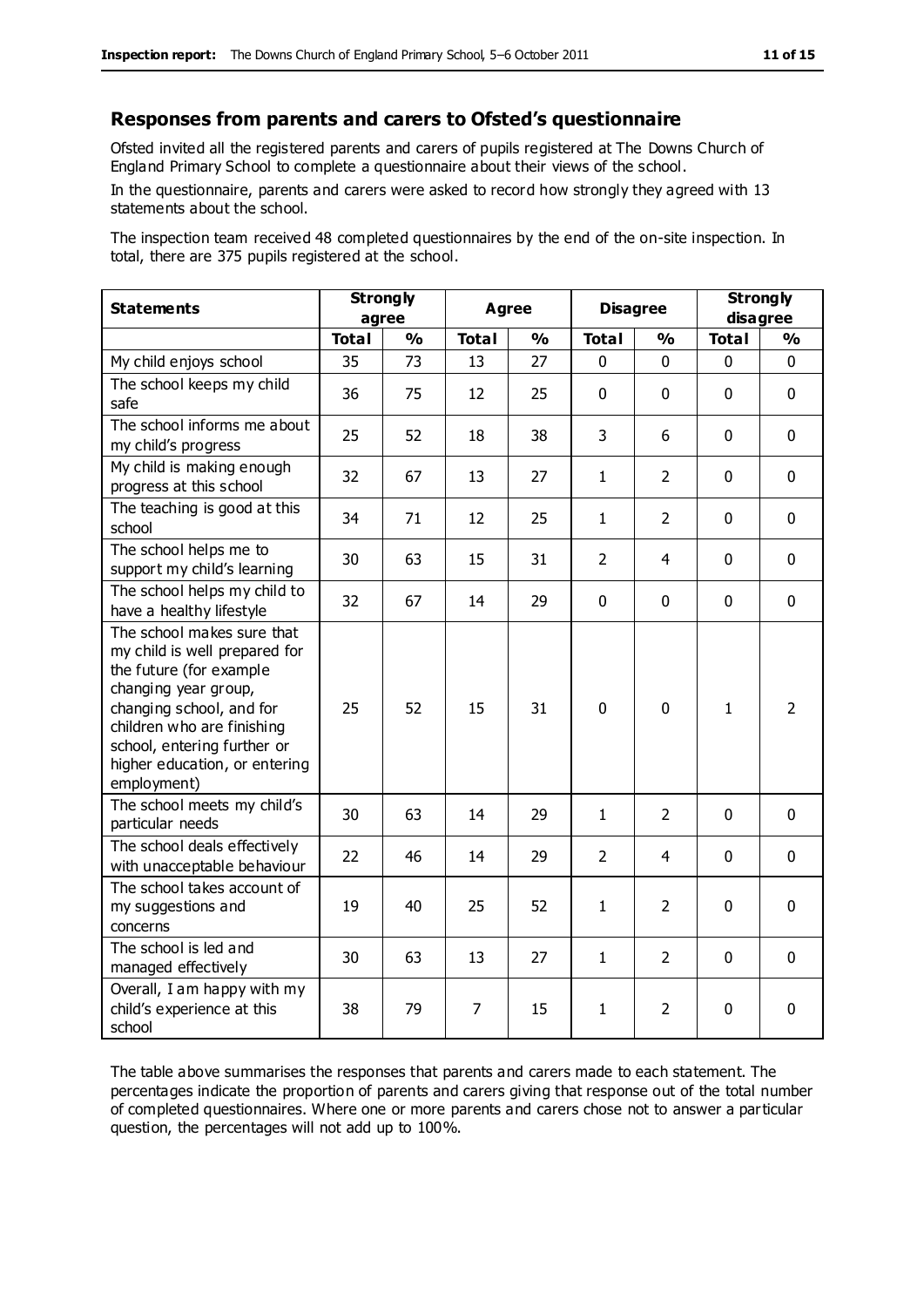# **Glossary**

#### **What inspection judgements mean**

| <b>Grade</b> | <b>Judgement</b> | <b>Description</b>                                            |
|--------------|------------------|---------------------------------------------------------------|
| Grade 1      | Outstanding      | These features are highly effective. An outstanding           |
|              |                  | school provides exceptionally well for all its pupils' needs. |
| Grade 2      | Good             | These are very positive features of a school. A school        |
|              |                  | that is good is serving its pupils well.                      |
| Grade 3      | Satisfactory     | These features are of reasonable quality. A satisfactory      |
|              |                  | school is providing adequately for its pupils.                |
| Grade 4      | Inadequate       | These features are not of an acceptable standard. An          |
|              |                  | inadequate school needs to make significant                   |
|              |                  | improvement in order to meet the needs of its pupils.         |
|              |                  | Ofsted inspectors will make further visits until it           |
|              |                  | improves.                                                     |

#### **Overall effectiveness of schools**

|                       | Overall effectiveness judgement (percentage of schools) |      |                     |                   |
|-----------------------|---------------------------------------------------------|------|---------------------|-------------------|
| <b>Type of school</b> | <b>Outstanding</b>                                      | Good | <b>Satisfactory</b> | <b>Inadequate</b> |
| Nursery schools       | 43                                                      | 47   | 10                  |                   |
| Primary schools       | 6                                                       | 46   | 42                  |                   |
| Secondary             | 14                                                      | 36   | 41                  |                   |
| schools               |                                                         |      |                     |                   |
| Sixth forms           | 15                                                      | 42   | 41                  | 3                 |
| Special schools       | 30                                                      | 48   | 19                  |                   |
| Pupil referral        | 14                                                      | 50   | 31                  |                   |
| units                 |                                                         |      |                     |                   |
| All schools           | 10                                                      | 44   | 39                  |                   |

New school inspection arrangements were introduced on 1 September 2009. This means that inspectors now make some additional judgements that were not made previously.

The data in the table above are for the period 1 September 2010 to 08 April 2011 and are consistent with the latest published official statistics about maintained school inspection outcomes (see www.ofsted.gov.uk).

The sample of schools inspected during 2010/11 was not representative of all schools nationally, as weaker schools are inspected more frequently than good or outstanding schools.

Percentages are rounded and do not always add exactly to 100.

Sixth form figures reflect the judgements made for the overall effectiveness of the sixth form in secondary schools, special schools and pupil referral units.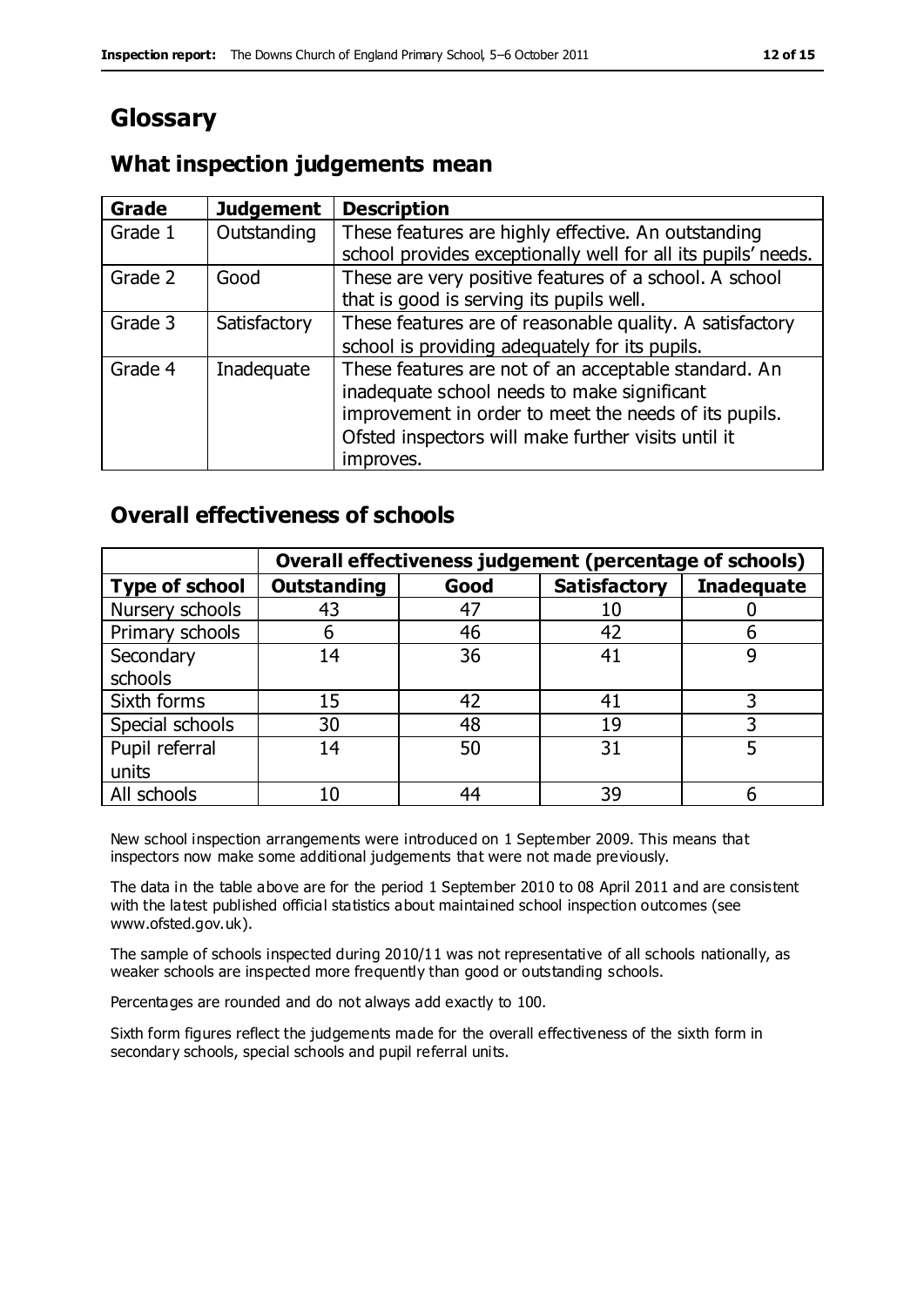# **Common terminology used by inspectors**

| Achievement:               | the progress and success of a pupil in their<br>learning, development or training.                                                                                                                                                                                                                                                 |
|----------------------------|------------------------------------------------------------------------------------------------------------------------------------------------------------------------------------------------------------------------------------------------------------------------------------------------------------------------------------|
| Attainment:                | the standard of the pupils' work shown by test and<br>examination results and in lessons.                                                                                                                                                                                                                                          |
| Capacity to improve:       | the proven ability of the school to continue<br>improving. Inspectors base this judgement on what<br>the school has accomplished so far and on the<br>quality of its systems to maintain improvement.                                                                                                                              |
| Leadership and management: | the contribution of all the staff with responsibilities,<br>not just the headteacher, to identifying priorities,<br>directing and motivating staff and running the<br>school.                                                                                                                                                      |
| Learning:                  | how well pupils acquire knowledge, develop their<br>understanding, learn and practise skills and are<br>developing their competence as learners.                                                                                                                                                                                   |
| Overall effectiveness:     | inspectors form a judgement on a school's overall<br>effectiveness based on the findings from their<br>inspection of the school. The following judgements,<br>in particular, influence what the overall<br>effectiveness judgement will be.                                                                                        |
|                            | The school's capacity for sustained<br>E<br>improvement.<br>Outcomes for individuals and groups of<br>H<br>pupils.<br>The quality of teaching.<br>The extent to which the curriculum meets<br>ш<br>pupils' needs, including, where relevant,<br>through partnerships.<br>The effectiveness of care, guidance and<br>H.<br>support. |
| Progress:                  | the rate at which pupils are learning in lessons and<br>over longer periods of time. It is often measured<br>by comparing the pupils' attainment at the end of a<br>key stage with their attainment when they started.                                                                                                             |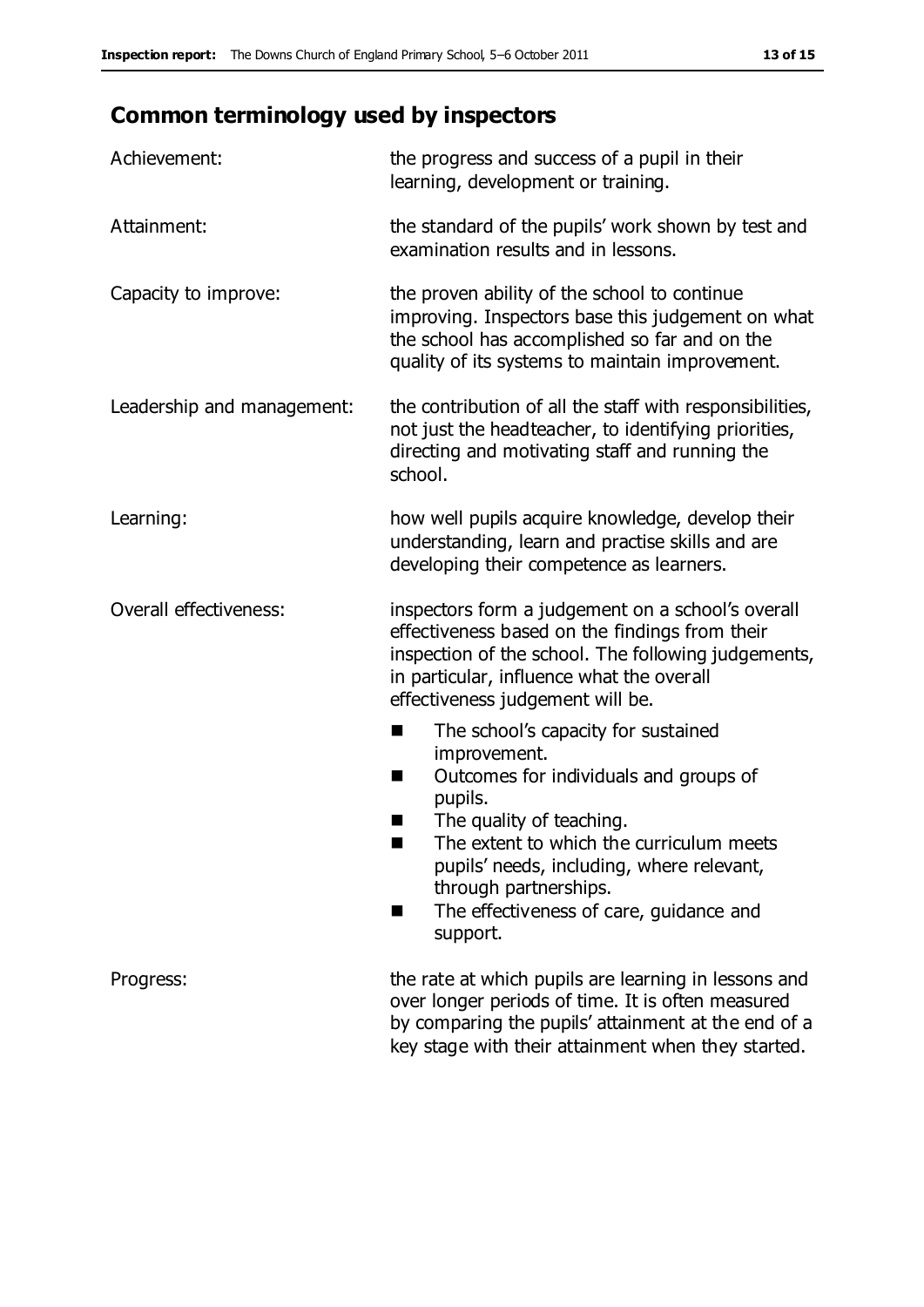#### **This letter is provided for the school, parents and carers to share with their children. It describes Ofsted's main findings from the inspection of their school.**



7 October 2011

Dear Pupils

#### **Inspection of The Downs Church of England Primary School, Deal CT14 7TL**

Thank you for being so welcoming to us when we inspected your school. It was a pleasure to meet you all and to see you all getting on so well together. We think yours is a good school, and you do much to make it so. Your behaviour is excellent and you show an excellent understanding of staying safe and of the importance of keeping healthy. You told us how much you enjoyed 'just everything' as one of you said. We think you are taught well and are making good progress. The people who lead your school are working hard to make it even better than it is.

The school wants to improve even further. We have said it should help you all, and especially the boys to improve their writing skills, and to work on making teaching even better by doing the things below.

- Give you all more opportunities to challenge and interest you to write, at length and in different subjects and in real-life contexts, and to point out what you need to do to improve your writing.
- Make sure that teachers are helped to make more lessons at least good and better.

The adults are aiming to make this school not just good but outstanding. Together you can help make it happen!

Yours sincerely

Sheila Browning Lead inspector